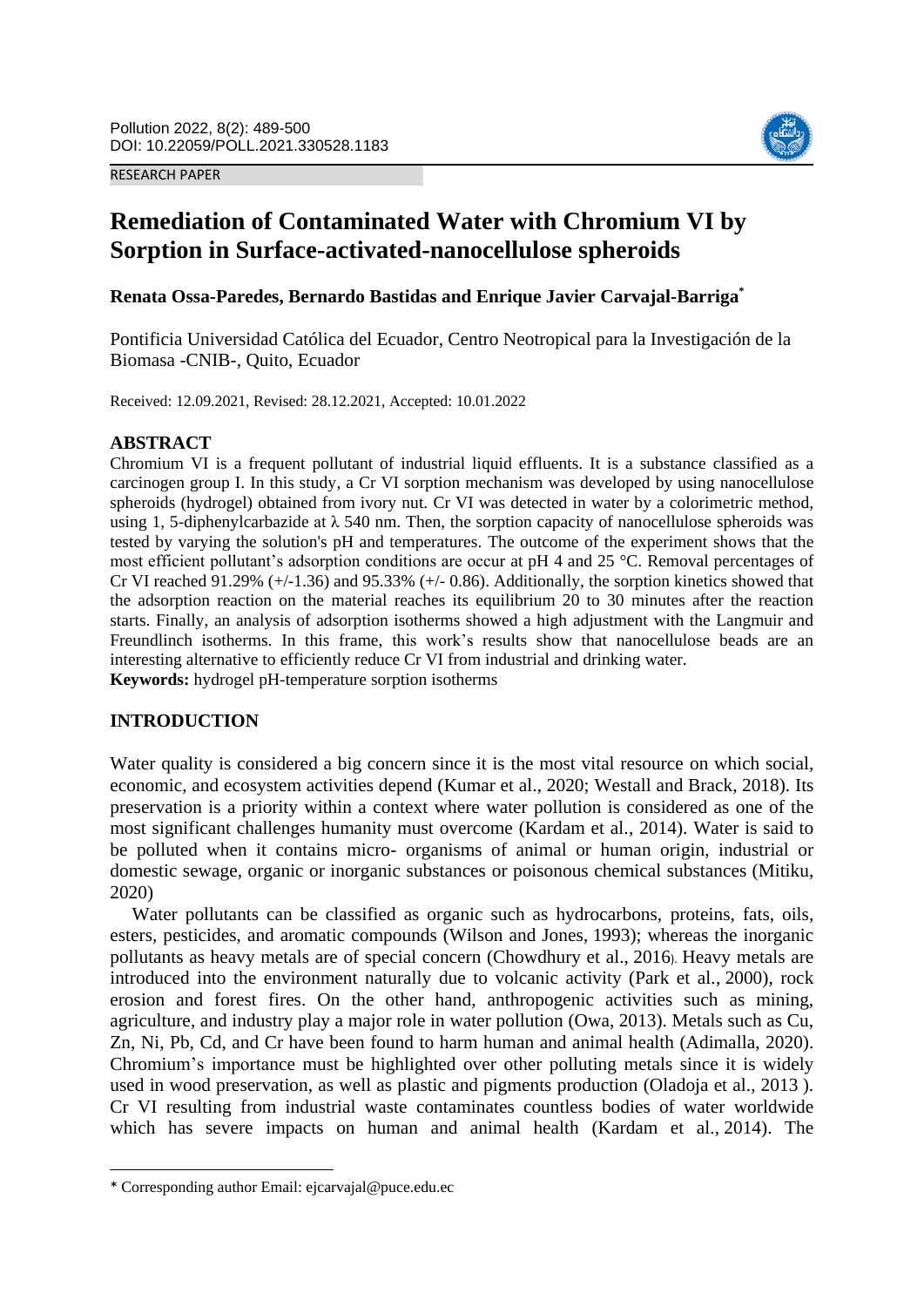International Agency for Research on Cancer has classified this element as a group I carcinogen specially affecting lung and gastrointestinal tract (Straif et al., [2009;](#page-11-5) Zhang et al., [2020\)](#page-11-6).

Due to the high impact of Cr VI in nature and human health, it is of high importance developing decontamination strategies for industrial waters. Among the techniques used to decontaminate Cr VI the most efficient and utilized are: oxidation-reduction (Li et al., [2018](#page-10-1); phytoremediation (Rezania et al., [2015\)](#page-11-7); ion exchange (Fu and Wang, [2011\);](#page-9-1) precipitation (Cainglet et al., [2020](#page-2-0)); capture by biopolymers (Gupta and Diwan, [2017\)](#page-9-2); adsorption (Fu and Wang, 2011); membrane filtration (Owlad et al., [2009\)](#page-11-8); biosorption (Abdolali et al., 2017); and capture by nanoparticles (Qu et al., [2013\)](#page-11-9). The use of nanoparticles, due to its high surface area, are the most promising strategies to remove Cr VI from water (Bhattacharya et al., [2013\)](#page-9-3);

Nanoparticles measure less than 100 nm in at least one of their three physical dimensions. Many of them contain high reactivity and sorption capacity (Klemm et al., [2018\)](#page-10-2). Functionalization of nanoparticles enhances their ionic strength to interact with heavy metals such as Cr VI.

Nanocellulose (NC) as a prominent material for decontamination of Cr VI. It is extracted from the most widespread, renewable and sustainable biopolymer on earth (Dhali et al, 2021). Nanocellulose is obtained when cellulose chains are bundled together generating highly ordered regions that can be isolated (Trache et al, 2020)

Additionally, Nanocellulose fibers (NCF) have properties that stand out for many applications and their extraction from lignocellulosic biomass, especially from agricultural residues, has been extensively studied (Tshikovhi et al., [2020\)](#page-11-10). In the production of cellulose nanoparticles, non-cellulosic materials such as lignin and hemicellulose are removed by a pretreatment (Phanthong et al., [2018\)](#page-11-5). The separation of lignin and other molecules interact with cellulose in lignocellulosic materials requires intensive energy input and, frequently, the use of polluting chemicals (Portero et al., [2020\)](#page-11-9).

NC retains several cellulose properties, such as its hydrophobicity, crystallinity, and ability to be modified (Klemm et al., [2018\)](#page-10-2). Three types of these particles can be found: nanocellulose crystals (CNC), cellulose nanofibrils (CNF), and bacterial nano cellulose (BNC). They differ from each other in their origin and in the obtainment methods, functionalization, shape, particle size, size dispersity, and mechanical characteristics (De France et al., [2017\)](#page-9-4).

In this framework, the use of non-lignocellulosic feedstocks such as seeds may facilitate NC's extraction. Seeds lack of lignin and offer opportunities as novel feedstocks for nanomaterial production (Haafiz et al., 2013).

Moreover, NC has been widely used for its mechanical and chemical properties. The hydroxyl groups present on its surface allow a relatively easy chemical modification (He et al., 2014). The modifications lead to an increase in the range of applications of these nanoparticles. Esterification of positive or negative chemical groups to the primary or secondary hydroxyl groups of glucose monomers is the most employed strategy for surface modification of cellulose nanoparticles (Gan et al., [2020\)](#page-9-5). Modified NC can bind charged molecules via ionic linkages.

This study reports the use of tagua NC spheroids for the remediation of Cr VI contaminated water. Through the use of specially tailored hydrogel spheroids masked with quaternary ammonium. It is proved to be a promising technique as it has been possible to remove up to between 91.29-95.33% of Cr VI in an aqueous solution.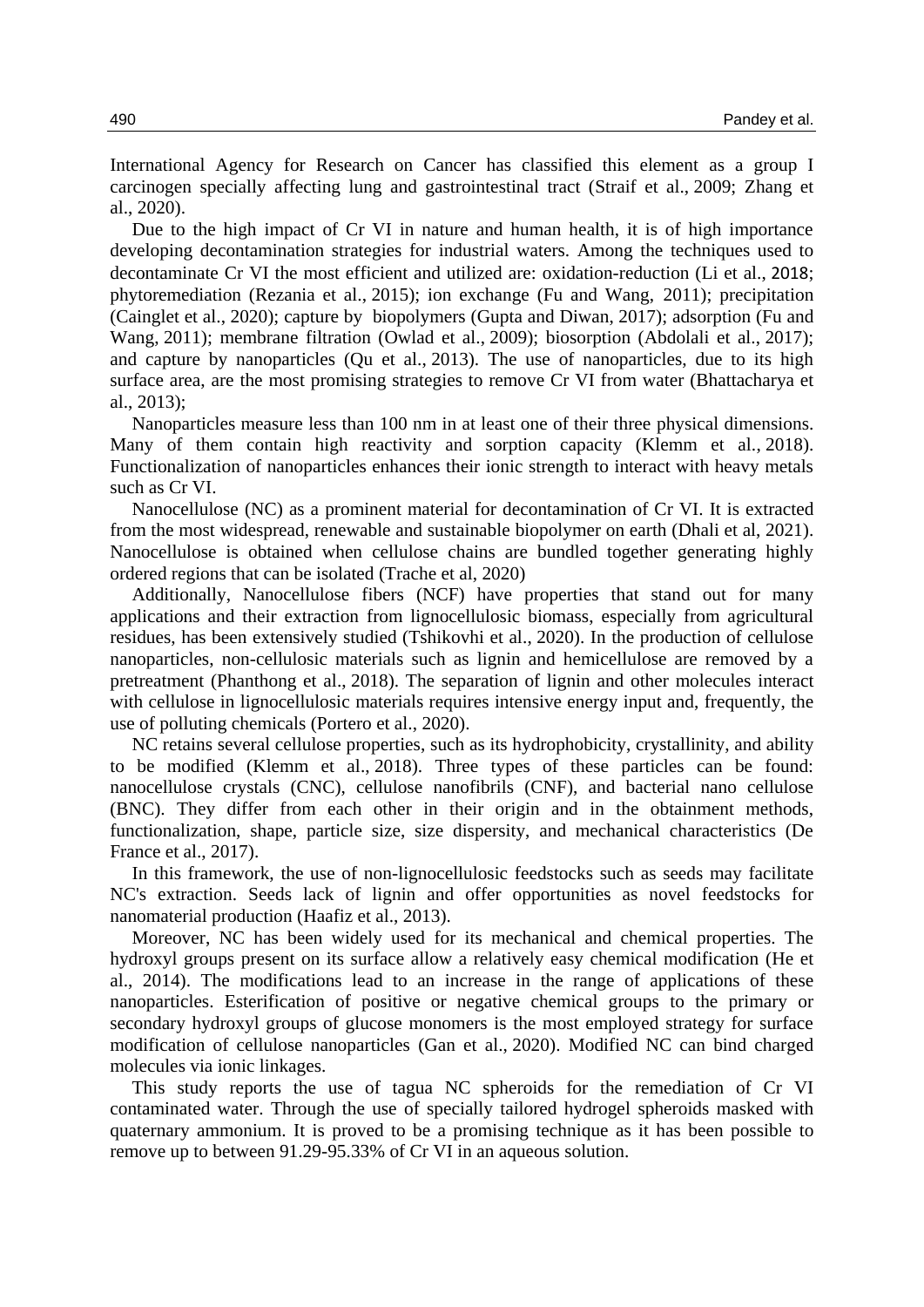## **MATERIALS AND METHODS**

The nanocellulose fibers were prepared through hydrolysis using sulfuric acid. Then, 20 g of tagua pulp was chopped in a blender. Next, 175 mL of sulfuric acid was added at a concentration of 64% w/w preheated at 45 °C. The reaction continued for 60 minutes maintaining stable temperature. Subsequently, the reaction is stopped by adding  $\text{d}H_2O$ . Then, it was centrifuged and washed using dialysis membranes until the pH was neutral (Menon et al., [2017\)](#page-10-3). Finally, it was sonicated with a Vibra-Cell sonicator (Sonics & Materials Inc., Newtown, CT, USA) for 30 minutes at 25ºC (Qua et al., 2009). The hydrogel was prepared with ultra-pure water and sonicated at 130 W and 20 kHz for 3-5 minutes until a consistent, homogeneous and transparent hydrogel was obtained.

Moreover, the shape and approximate size of the NC particles were measured by using a Brucker — model dimension icon AFM. This allowed to characterize nanoparticles in width, depth, and length. A series of dilution factors were tested to obtain individual fiber nanoparticles.

Additionally, a solution was prepared with 1.46 g of quaternary ammonium in one liter of water (Bingol et al., [2004\)](#page-9-6). The sol-to-gel transition of the aqueous solution of nanocellulose (1% w/v), was attained by dripping 10 mL of nanocellulose suspension (1% w/v) onto 25 mL of a quaternary ammonium solution preheated at different temperatures (50, 60, 70 and 80 ° C).

To detect Cr VI in the solutions 1.5 g of 1,5-diphenylcarbazide (complexing agent) were dissolved in 50 mL of acetone (Huang et al., [2020\)](#page-10-4). Then, a mix of 10  $\mu$ L of H<sub>2</sub>SO<sub>4</sub> 50% v/v solution, and 20 µL of the complexing agent were dissolved in 1 mL of a solution with K<sub>2</sub>Cr<sub>2</sub>O<sub>7</sub>. Finally, a spectrophotometer (Helyos β, Thermospectronic) was used to detect the presence of Cr VI at 540 nm (Mohamad et al., [2013\).](#page-10-5)

<span id="page-2-0"></span>Meanwhile, a stock solution (1,000 mg Cr (VI)/L) was prepared by dissolving 2.829 g of K<sub>2</sub>Cr<sub>2</sub>O<sub>7</sub> (CAS 7778-50-9;  $\geq$ 99.0%; Sigma–Aldrich) in 1 L of deionized distilled water. For nanocellulose spheroids sorption experiments, diluted solutions were prepared with concentrations ranging from 10 to 100 mg Cr (VI)/L (Campaña et al., [2019\)](#page-9-7). Subsequently, a calibration curve type  $y = mx + b$  was used by assaying concentrations within the range 0.01 to 1 mg/L, to obtain a linear equation. This equation was used to calculate the concentration of Cr VI in water.

In order to achieve the study aim, a series of Cr VI solutions of 10 and 100 mg/L were adjusted at pH 4, 6 and, 8, respectively. The solutions were tested at temperatures of 15, 20, and 25 ( $^{\circ}$ C). Nanocellulose spheroids were added to each Cr VI solution in a ratio of 1:2. Then, they were stirred for 3 hours at the temperatures mentioned above. The experiments were performed by triplicate. Additionally, the concentration of the solution exposed to the NC was calculated. The percentage of metal removal (% MR) was obtained with equation 1:

$$
\% RM = \frac{c_i - c_e}{ci} \times 100 \tag{1}
$$

Where: *Ci* is the initial Concentration, and *Ce* is the final Concentration of Cr VI (Zhu et al., 2014)

As part of the statistical analysis, an angular transformation was made on the % MR in order to normalize the data expressed in terms of percentage for statistical analysis. Consequently, ANOVA calculated the significance, and a Tukey test was established to determine the optimal Cr VI sorption conditions (Lee & Lee, [2018\)](#page-10-6).

Once optimum pH and temperature were established, a series of solutions of Cr VI at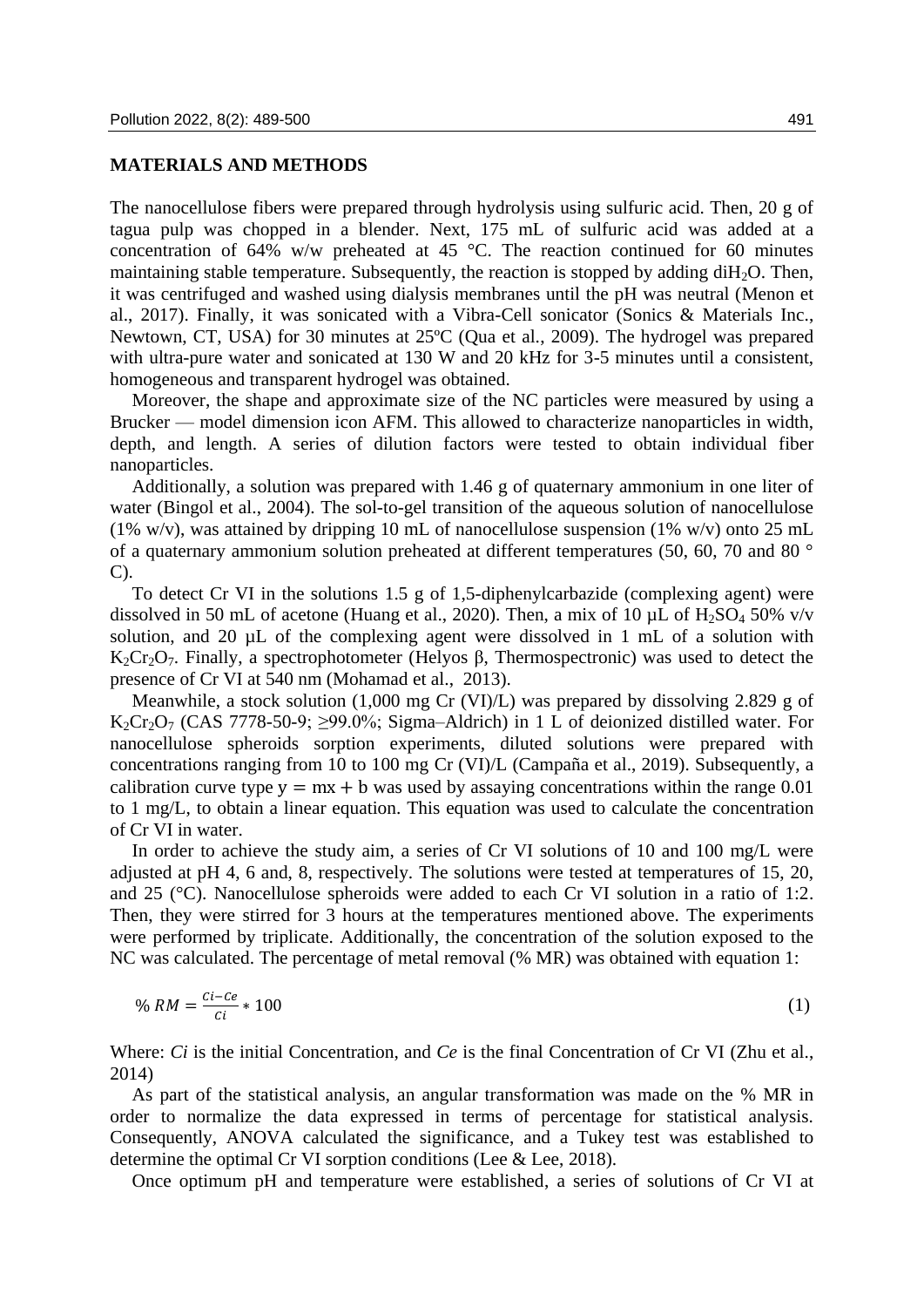concentrations 10, 25, 50, 75, 100 (mg/L), were added to nanocellulose gel spheroids at a 2:1 volume rate. The tests were carried out by triplicate at 10, 15, 20, 30, 90, 120, and 180 minutes.

Subsequently, the % MR and the Concentration of Cr VI removed were plotted as a function of time.

Where:  $q_e$  is the amount of metal adsorbed at equilibrium (mg/g);  $c_i$  is the initial and equilibrium Concentration (mg/L);  $c_e$  is the equilibrium concentration (mg/L);  $\nu$  is the volume of solution (L); and *w* is the amount of biosorbent (g) (Zhu et al., 2014).

Two isotherms were evaluated, the Langmuir's and Freundlich's isotherms. Equations 2 and 3 were used for this purpose:

$$
q_e = \frac{q_m * b * c_e}{1 + b * c_e} \tag{2}
$$

$$
q_e = k_f * c_e^{\frac{1}{n_f}}
$$
 (3)

Where  $q_e$  is the amount of metal adsorbed in equilibrium (mg/g);  $q_m$  is the maximum amount of adsorbate adsorbed (mg/g);  $c_e$  is the final Concentration of the metal (mg/L); *b* is the Langmuir constant (L/mg);  $n_f$  is the affinity constant between adsorbate and adsorbent; and  $k_f$  is the Freundlich constant (Yao et al. 2016).

Finally, A column of 26 cm length, 1 cm diameter, and 20 mL capacity was packed with NC spheroids. Then it was filled with Cr VI solutions at concentrations of 10, 100 mg/L. After that, the samples were injected under pressure. These experiments were carried out at 25 °C for 20 and 30 minutes.

#### **RESULTS AND DISCUSSION**

Acid extraction was primarily the strategy to dissolve hemicellulose, hydrolyze cellulose bundles, and functionalize cellulose fibrils. Before gelation, the extracted nanocellulose presents a massive ultrastructure, where single bundles or fibrils are almost impossible to distinguish. Nanocellulose particles get homogeneously dispersed in water as a stable colloid system. This outcome results of the esterification of hydroxyl group by sulfate ions (Phanthong et al., 2018). Ultrasound helps the dispersion of nanoparticles to get stable suspensions (Li et al., 2013).

According to Meier, [1958](#page-10-7) ivory nut contains 6% of NC. Moreover, it is important to highlight the absence of lignin on ivory nut NC, according to Phanthong et al., 2018 lignocellulosic sources contain about 10- 25% by weight dry like raw banana fiber containing 5.7% of lignin, jute fiber 10.7% (Abraham et al., 2011; Krishnamoorthy, 2021).

Moreover, individual fibrils are visible after a series of dilutions with water. The most appropriate dilution was 2 x  $10^{-3}$  (Fig. 1). Also, the elongated fibrils vary in terms of dimensions within a range of 3-5 nm in width. Remarkably, these fibers present longitudinal folding that generates angles. Thus, this characteristic contributes to the entanglement of gels (Chaabouni & Boufi, 2017). Compared to other studies fibrils dimensions can vary according to the source as nanocellulose obtained from banana rachis 10-60 nm, pineapple 20-80 nm, leaf 50-150 and coir 40- 90 nm (Deepa et al., 2015).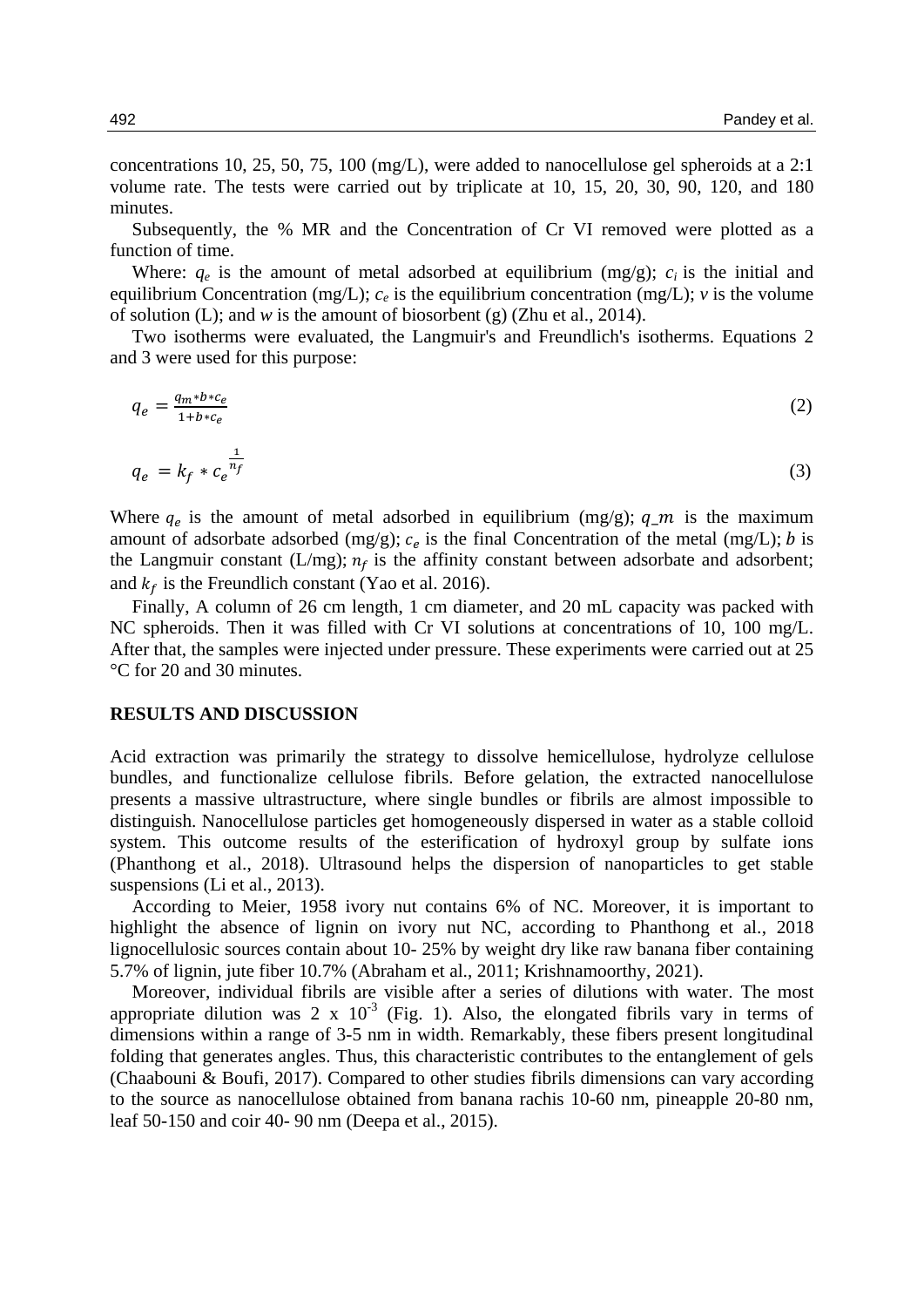

**Fig 1.** An image of NC fibers in AFM 3.3 um bar scale.

Our analysis showed that he optimum formation of gel spheroids (in terms of their consistency and shape) was attained at 70 °C. The spheroids were formed with an average diameter of 2 mm (Fig. 2). Heat enhances the interaction between cationic surfactants and negative charges of nanocellulose, consequently, the resultant spheroids' consistency and shape are a direct function of crosslinking (Bora and Dutta, [2014\)](#page-9-8).



**Fig 2.** Nanocellulose spheres treated with quaternary ammonium.

In this study, the nanocellulose produced was obtained from the fractionation of the endosperm of tagua (*Phytelephas aequatorialis*). As a product it acquires a surface charge, given by the esterification of OH groups in glucose with  $SO_3$  groups. According to previous analyzes (unpublished data), it is known that this nanocellulose contains  $0.128$  mmol- $SO_3^-$  /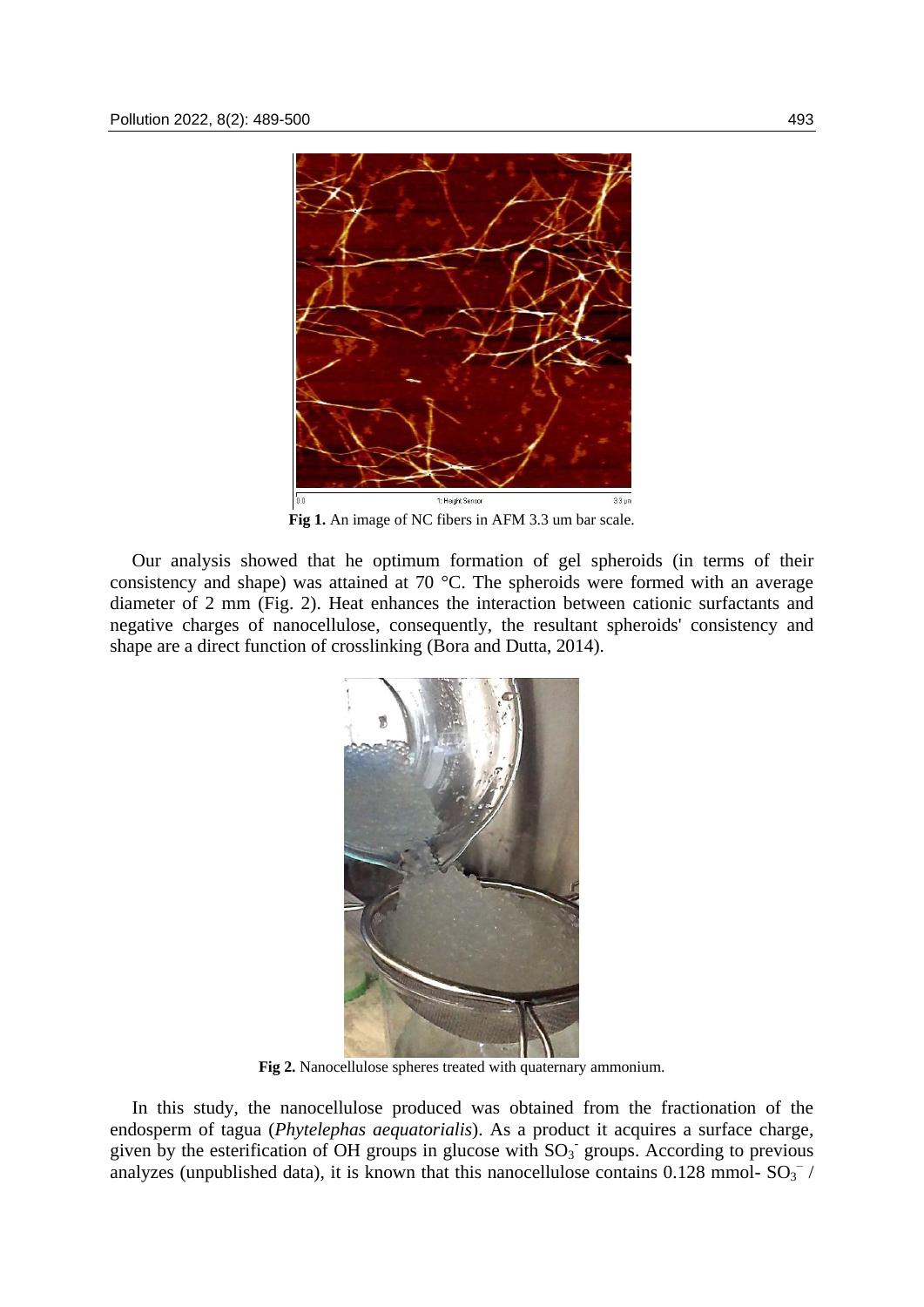g. As well, the concentration of  $SO_3$ <sup>-</sup> groups esterified to OH groups in glucose, depends on the acid hydrolysis conditions. For example, Harris & McNeil, [2020](#page-9-9) found 0 - 1.9 mmol  $SO_3$  $/$  g.

On the other hand, quaternary ammonium is a cationic surfactant that has been used on clays and zeolites since it improves the affinity with non-ionic and hydrophobic organic compounds (Li & Bowman, 1998). It has also been used to modify the surface of nanocellulose (He et al., 2014). For example; Li et al., (2018) used quaternary ammonium to promote antibacterial activity in nanocellulose-based materials (Chen et al., 2017) used ammonium-modified nanocellulose to degrade methyl orange dye.

Moreover, quaternary ammonium is a cation with an  $NR_4^+$ ; where R represents the alkyl/aryl group structure that can easily interact with the  $SO_3^-$  functional group of nanocellulose fibrils (Gerba, [2015\)](#page-9-10). When nanocellulose was dripped on dissolved quaternary ammonium, crosslinking occurred with additional surface charge change. This charged surface interacts with Cr VI in aqueous solution (Li et al., [2018\)](#page-10-1).

Additionally, the ANOVA analysis did not show statistically significant differences regarding the different temperature treatments. The pH is the only factor that affects the % MR significantly. Additionally, Tukey's test showed the higher Cr VI removal at pH 4.0. In several studies, the influence of pH for the sorption of Cr VI was evaluated. These have shown that this factor (pH) has a significant impact on the percentage of removal (Tovar et al., [2014\)](#page-11-11). It is also known that Cr VI can be present in many forms such as  $H_2CrO_4$ ,  $HCrO_4$ ,  $CrO<sub>3</sub><sup>-2</sup>$  and  $Cr<sub>2</sub>O<sub>7</sub><sup>-2</sup>$ ; depending on pH and its Concentration (Jiang et al., [2014\)](#page-10-8). Thus, when the pH is between 1 and 4, the predominant form is  $HCrO<sub>4</sub>$ . It interacts with the monovalent anion NR<sub>4</sub><sup>+</sup>. Next, when the pH increases, the most common forms of Cr VI are  $Cr_2O_7^{-2}$  and  $Cr_2O_4^{-2}$ . So that two anions of NR<sub>4</sub><sup>+</sup> interact with those forms of Cr VI. Consequently, with a higher pH the MR % decreases (Karthikeyan et al., [2005\)](#page-10-9).

The results of this research coincide with those obtained in a study carried out by He et al., [2014](#page-9-11) which reported that the highest Cr VI sorption values were between pH 3 to 4. Moreover, an acidic pH is favorable because of protons  $(H<sup>+</sup>)$  increase on the nanocellulose surface. Giving rise to a strong electrostatic attraction between the positively charged surface and the chromate ions (Fijałkowska et al., 2020). Additionally, Haroon et al., 2020 used activated carbon and found that at a pH of 3 the highest sorption values were obtained. According to the ANOVA results, the temperature variation in the experiments did not show a statistical significance. Nevertheless, a slight enhancement of Cr VI sorption at higher temperatures would be associated with the reaction's endothermic nature. This phenomenon can be explained by the increase of the intraparticular diffusion rate of Cr VI ions, into the nanocellulose spheroids' pores (Zhang et al., 2014). Moreover, the final Concentration of Cr VI decreases until the matrix is saturated. In Table 1, it can be observed that the concentration decreases progressively until it reaches 20 to 30 minutes. Since the % MR increased as time passed; all the samples were exposed for 180 min (3 h). However, it can be seen that the majority of the samples reached their maximum % MR in the vicinity of 20 to 30 minutes (Table 2). While in the study done by, He et al., [2014](#page-9-11) it took around 50 minutes to obtain an efficiency of almost 100%. In the research of Jiang et al., [2014,](#page-10-8) sorption equilibrium was obtained at 120 min. This because  $HA-Fe<sub>3</sub>O<sub>4</sub>$  was used to adsorb Cr VI; resulting in a % MR of 80 to 90%. On the other hand, Zhu et al., 2014 study obtained a 80% efficiency in 10 minutes.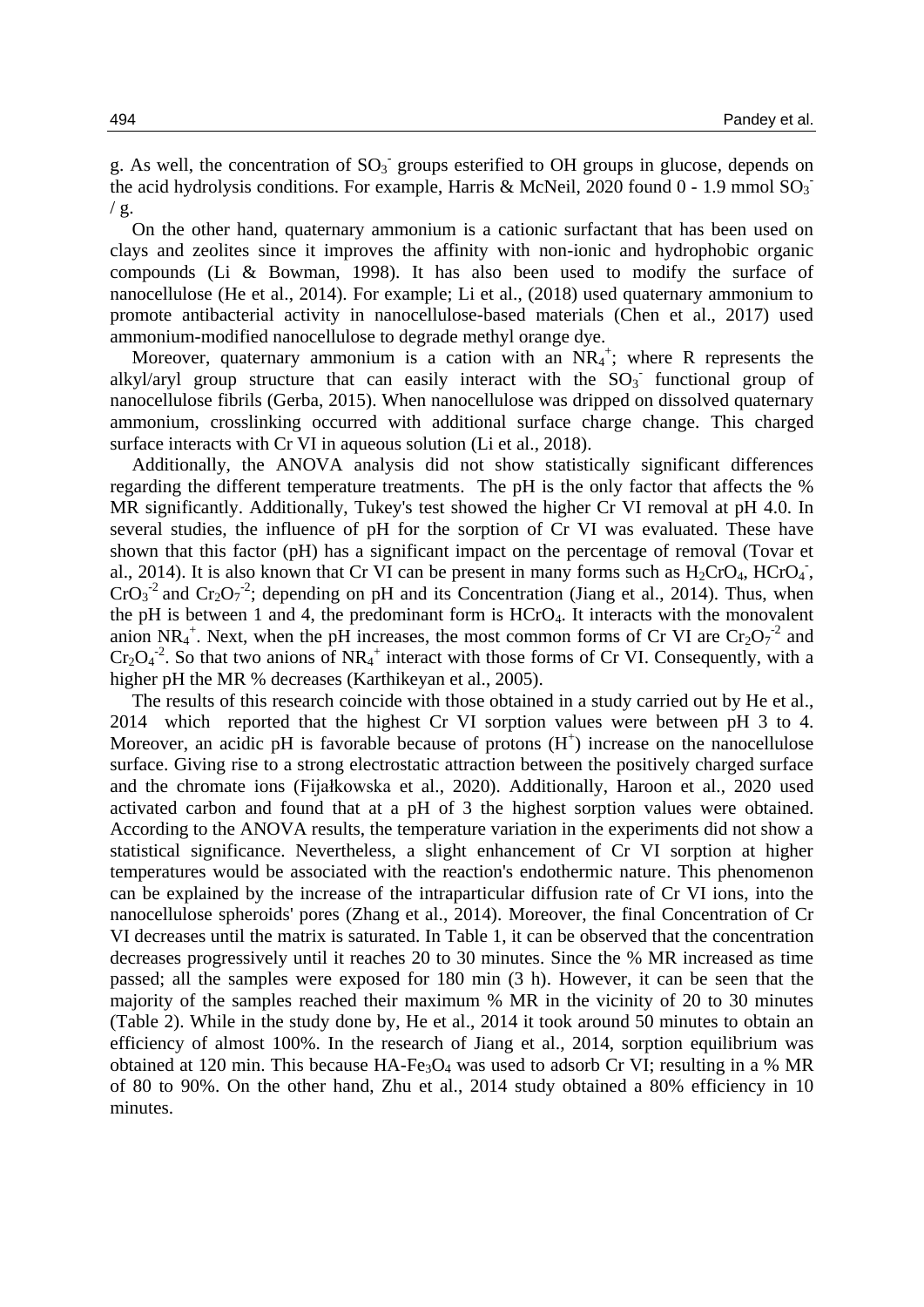| Time (min) | <b>Initial Concentration mg/L</b> |            |            |            |            |  |  |  |  |
|------------|-----------------------------------|------------|------------|------------|------------|--|--|--|--|
| 0          | 10                                | 25         | 50         | 75         | 100        |  |  |  |  |
| 10         | 2.04                              | 4.27       | 43.09      | 44.60      | 27.71      |  |  |  |  |
|            | $\pm 0.03*$                       | ± 0.38     | ± 0.95     | $\pm 0.92$ | ± 0.96     |  |  |  |  |
| 15         | 1,22                              | 2.83       | 6.91       | 7.37       | 26.51      |  |  |  |  |
|            | ± 0.06                            | $\pm 0.19$ | $\pm 0.67$ | $\pm 0.68$ | ± 1.21     |  |  |  |  |
| 20         | 0,68                              | 2.17       | 6.59       | 6.21       | 10.93      |  |  |  |  |
|            | $\pm 0.02$                        | $\pm 0.20$ | ± 0.96     | $\pm$ 0.43 | ± 1.04     |  |  |  |  |
| 30         | 0.69                              | 2.17       | 2.96       | 3.49       | 8.15       |  |  |  |  |
|            | ± 0.001                           | $\pm 0.34$ | $\pm$ 0.35 | ± 0.64     | $\pm 0.66$ |  |  |  |  |

**Table 1**. Variation on the final Concentration of solutions of Cr VI after being exposed to the sorption matrix during different timeslots.

\* Standard deviation

**Table 2**. Variation of% RM in solutions of Cr VI after being exposed to the sorption matrix for different

| timeslots. |                            |            |           |            |        |  |  |
|------------|----------------------------|------------|-----------|------------|--------|--|--|
| Time (min) | Initial Concentration mg/L |            |           |            |        |  |  |
|            | 10                         | 25         | 50        | 75         | 100    |  |  |
| 10         | 79.34                      | 82.91      | 13.81     | 40.53      | 72.28  |  |  |
|            | $± 0.96*$                  | ± 1.53     | ± 1.91    | ± 1.23     | ± 0.96 |  |  |
| 15         | 87.66                      | 88.67      | 86.17     | 90.17      | 73.48  |  |  |
|            | ± 1.216                    | $\pm 0.78$ | ± 1.35    | ± 0.91     | ± 1.21 |  |  |
| 20         | 93.18                      | 91.29      | 86.81     | 91,71      | 89.06  |  |  |
|            | ± 1.04                     | $\pm 0.80$ | ± 1.92    | $\pm 0.58$ | ± 1.04 |  |  |
| 30         | 93.08                      | 91.29      | 94.07     | 95.33      | 91.84  |  |  |
|            | $\pm 0.66$                 | ± 1.36     | $\pm 0.7$ | $\pm 0.86$ | ± 0.66 |  |  |

\* Standard deviation

Water remediation must include an isotherm analysis to determine its effectiveness (Lombardo and Thielemans, [2019\)](#page-10-10). Additionally, it is essential to establish an equal saturation time to increase its productivity. The isotherms analysis relates the amount of solute adsorbed in equilibrium per weight of adsorbent (Romero et al., 2005).

Two adsorption isotherms were evaluated: Langmuir and Freundlich. For the Langmuir isotherm, a linear graph was constructed as a function of the final metal concentration (mg/L) (*ce*); and the amount of metal adsorbed at equilibrium (mg/g) (*qe*). As a result, an  $R^2$  of 0.979 was obtained out of the linear regression. Additionally, values for *Qm* and *b* were obtained, 588.232 mg/g and 4.25  $\times 10^{-5}$ 

For the Freundlich isotherm, another linear regression was obtained, whose  $R^2$  was 0.966. In addition, the value of the heterogeneity factor (*n*) was calculated, and the Freundlich constant  $(k_f)$  which is associated with the adsorption capacity. The values obtained were 0.8917 and 1.31025 (mg / g)] respectively.

The results obtained were adjusted to Langmuir's isotherm, meaning that the surface of the adsorbent and all the sorption sites are homogeneously distributed. Besides, each cation can interact with a single molecule of Cr VI, forming a monolayer as a consequence (Giles et al.[,1974\)](#page-9-12). It also suggests that uptake occurs on a homogeneous surface and assumes uniform energies of adsorption onto the surface, followed by a transmigration of the adsorbate (Romero et al., 2005). However, results also show a high adjustment to the Freundlich isotherm, which means that multilayer adsorption also occurs (Yao, 2016), this model proposes a monolayer with heterogeneous energetic distribution of active sites, describing also an interaction between the absorbed molecules (Romero et al., 2005).

The adsorption method showed higher efficiency compared to other published works. A comparison is shown in Table 3.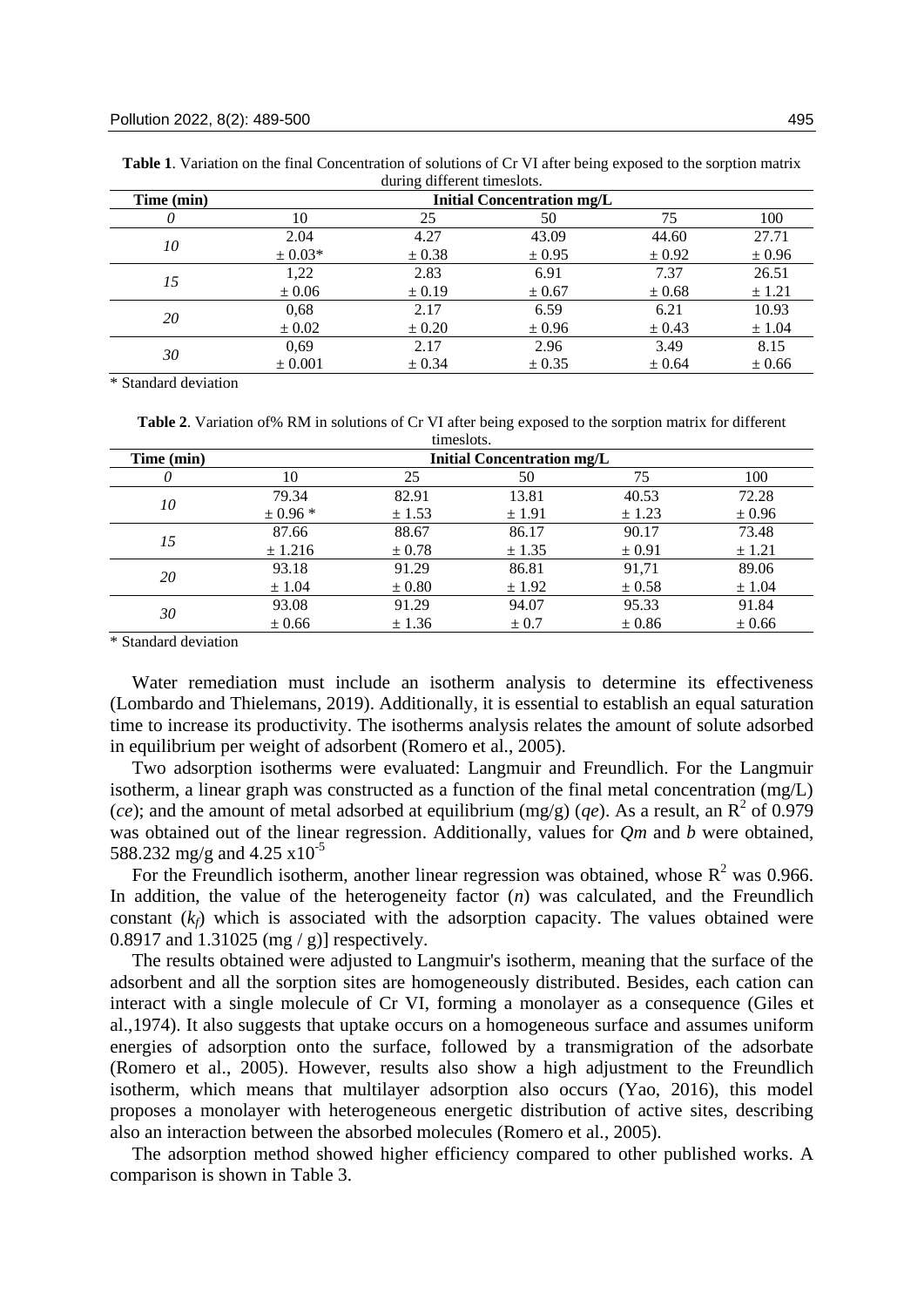As can be evidenced in Table 3 *Qm* stands out comparing the value with other studies. This parameter enhances the absorbate absorbed by the matrix, we suggest that the porosity of the material promotes the affinity that was evidenced on our results. Additionally, *b* value corresponds to the constant representing the affinity, the lower the value, the higher the affinity. Remarkably, the surface modification given to the nanocellulose spheroids promotes the affinity due to ionic bonds between Cr VI and the modified matrix.

| <b>Methodology</b>                                 | Q <sub>m</sub> | b                      | n       | <b>Reference</b>         |  |
|----------------------------------------------------|----------------|------------------------|---------|--------------------------|--|
| Surface-activated-<br>nanocellulose                | 588.235        | $4.25 \times 10^{-5}$  | 0.8917  | Current work             |  |
| Quaternary ammonium-<br>functionalized aerogels    | 17.66          | 2.24                   |         | He et al $(2014)$        |  |
| Polyaniline impregnated<br>nanocellulose composite | 48.92          | 2.16                   |         | Jain et al $(2017)$      |  |
| Modified cellulose                                 | 22.20          | 0.214                  |         | Kalidhasan. et al (2012) |  |
| Chitosan                                           | 153.850        | $5.978 \times 10^{-3}$ | 0.7353  | Baran et al. (2007)      |  |
| Chitin                                             | 70.422         | $9.670x10-3$           | 1.76603 | Baran et al. (2007)      |  |
| Agave lechuguilla biomass                          |                | $2.95 \times 10^{-4}$  | 10.22   | Romero et al. (2005)     |  |
| Surfactant-modified<br>serpentine for fluoride     | 57.33          | 2.188                  |         | Mobarak et al. (2019)    |  |

**Table 3.** Adsorption isotherms data reported in the literature and contrasted with the present study.

In practical terms, the water treatments are performed in columns that save space; improve the surface contact with the water pollutants; and allow cleaning and or replacement of the adsorbent matrix (Leupin et al., [2005\).](#page-10-6)

Complimentary experiments carried on in columns (data not shown) yielded very similar results when compared to the experiments in beakers herein reported, where MR% were ranged between 91.29%  $(+/-1.36)$  and 95.33%  $(+/-0.86)$  of the total Cr VI. Columns ensure the distribution of the contaminated bed homogeneously in the adsorbent (Ali, [2014\)](#page-8-1). A notable advantage of columns is that the NC matrix can undergo a desorption process after saturation. Thus, they can be reutilized (Figueira et al., [2004\)](#page-9-13).

#### **CONCLUSIONS**

To summarize, the use of a nanocellulose hydrogel as a bio sorbent to remediate water contaminated with Cr VI was shown to be an efficient method (% removal of the metal between 91.29- 95.33%) (He et al. [2014\)](#page-9-11). The pH produced an increase in the sorption capacity of this material. On the other hand, in the sorption kinetics, a sorption equilibrium was obtained at 20-30 min depending on the metal's initial concentration. Additionally, this experiment fitted the Langmuir adsorption isotherm better than the Freundlich isotherm. High affinity was shown between the adsorbent and the adsorbate.

Finally, the column's use to capture Cr VI showed an efficiency similar to the tests carried out previously tests where different concentrations, pH, and temperature was considered. Therefore, nanocellulose spheroids masked with quaternary ammonium (a porous hydrogel matrix masked by a strong cation) represent a suitable combination to remediate water contaminated with Cr VI. Lastly, nanocellulose spheroids can also be reutilized after regeneration cycles. The applied methodology seems to be an efficient method to remediate water contaminated with Cr VI (Fig. 3)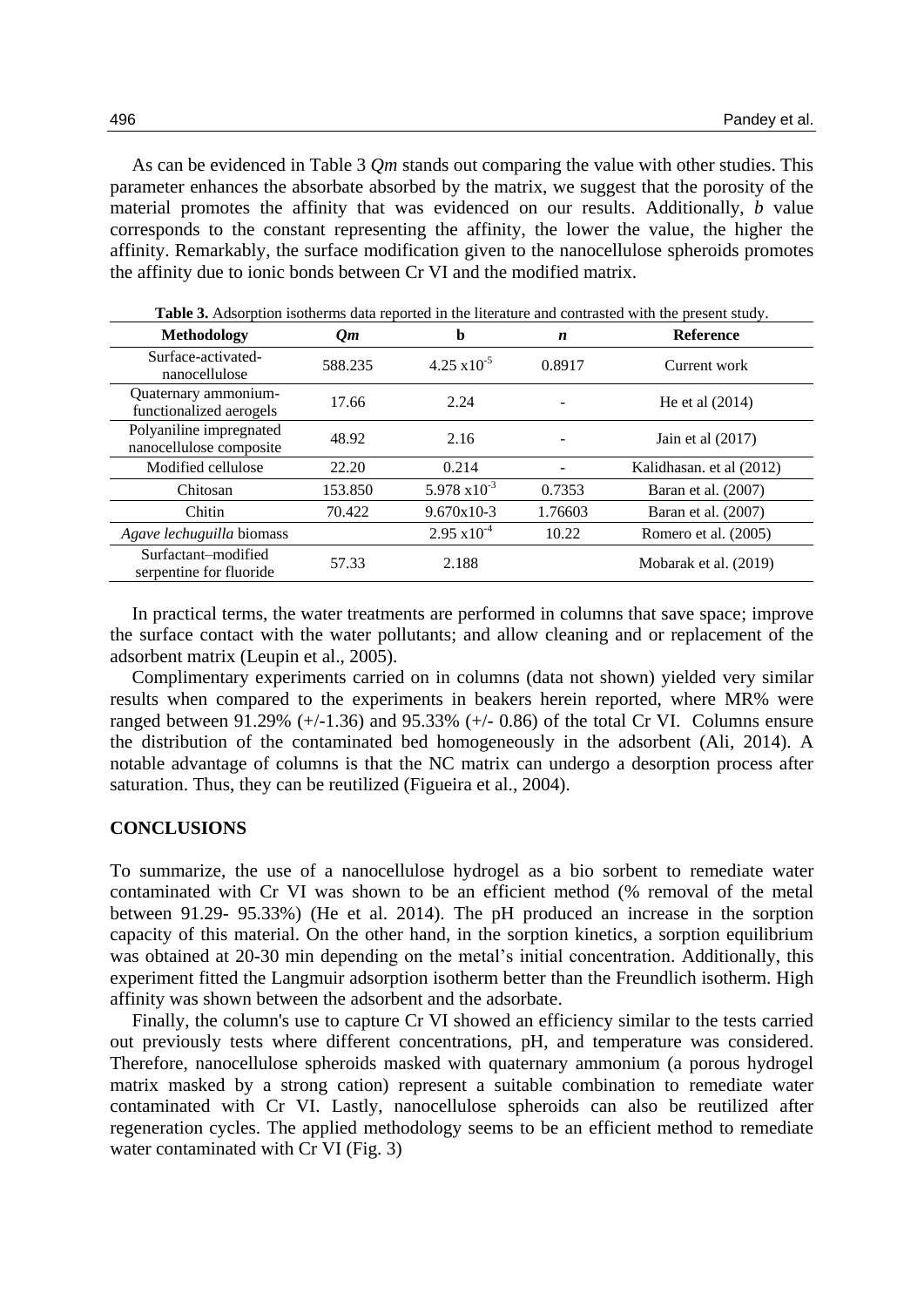

#### **AKCKNOWLEDGEMENT**

The authors want to thank Patricia Portero for her final reviews and comments to the manuscript.

### **GRANT SUPPORT DETAILS**

This study was supported by the Pontificia Universidad Católica del Ecuador.

# **CONFLICT OF INTEREST**

The authors declare there is no conflicts of interest in this study.

# **LIFE SCIENCE REPORTING**

No life science threat was practiced in this research

## **REFERENCES**

- Abdolali, A., Ngo, H., Guo, W., Zhou, L., Zhang, J., Liang, S. and Liu, Y. (2017). Application of a breakthrough biosorbent for removing heavy metals from synthetic and real wastewaters in a lab-scale continuous fixed-bed column. Bioresour. Technol., 229;78-87.
- Abraham, E., Deepa, B., Pothan, L. A., Jacob, M., Thomas, S., Cvelbar, U. and Anandjiwala, R. (2011). Extraction of nanocellulose fibrils from lignocellulosic fibres: A novel approach. Carbohydr. Polym., 86(4); 1468-1475.
- Adimalla, N. (2020). Heavy Metals Pollution Assessment and Its Associated Human Health Risk Evaluation of Urban Soils from Indian Cities: A Review. Environ. Geochem. Health,42 (1); 173–90.
- <span id="page-8-1"></span>Ali, I. (2014). Water treatment by adsorption columns: evaluation at ground level". Sep. Purif. Rev., 43 (3); 175-205.
- <span id="page-8-0"></span>Baran, A., Bıçak, E., Baysal, Ş. H. and Önal, S. (2007). Comparative studies on the adsorption of Cr(VI) ions on to various sorbents. Bioresour. Technol., 98(3); 661–665.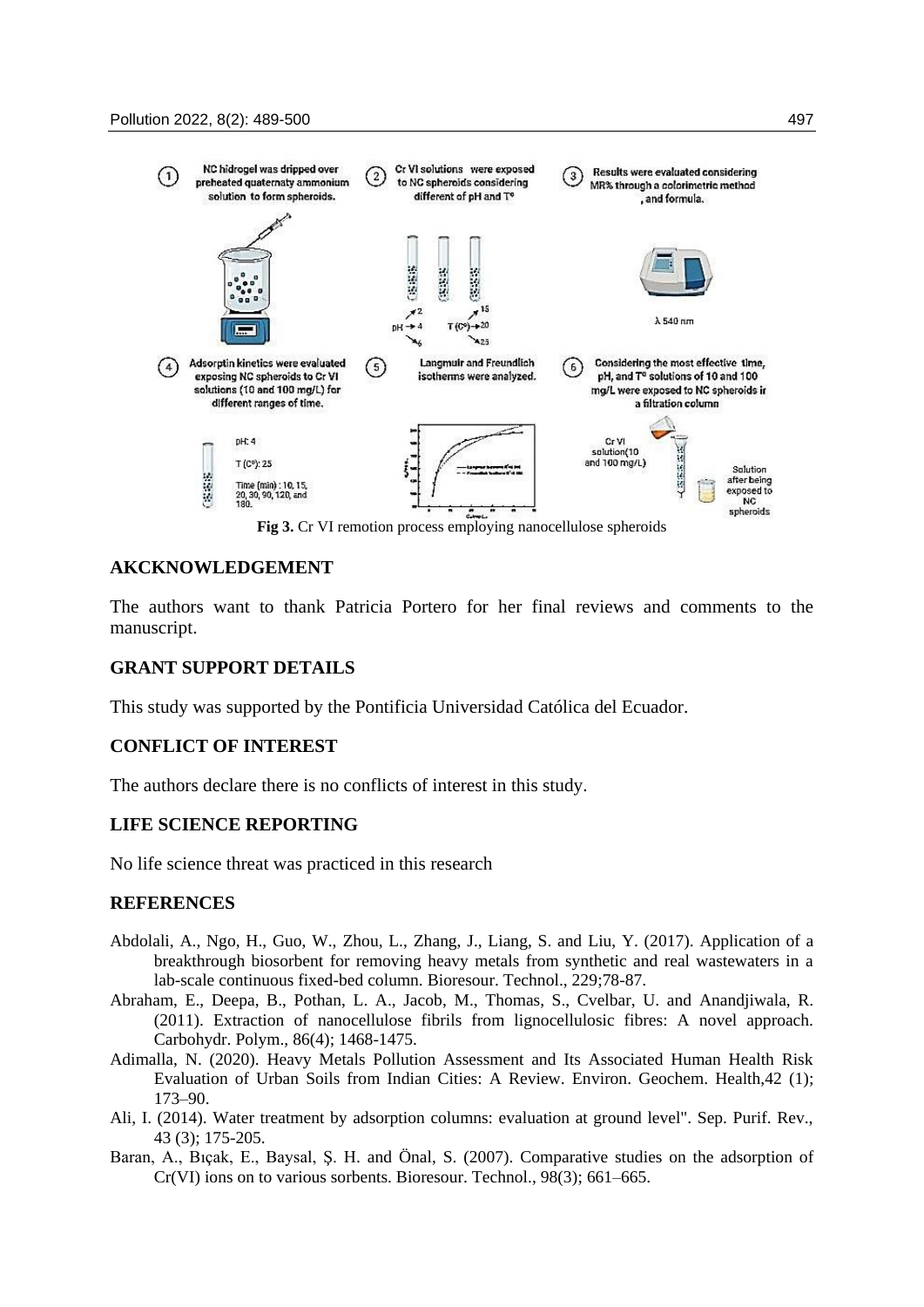- <span id="page-9-3"></span>Bhattacharya, S., Saha, I., Mukhopadhyay, A., Chattopadhyay, D. and Chand, U. (2013). Role of nanotechnology in water treatment and purification: potential applications and implications. Int J Chem Sci Technol., 3(3); 59-64.
- <span id="page-9-6"></span>Bingol, A., Ucun, H., Bayhan, Y. K., Karagunduz, A., Cakici, A. and Keskinler, B. (2004). Removal of Chromate Anions from Aqueous Stream by a Cationic Surfactant-Modified Yeast. Bioresour. Technol. 94 (3); 245–49.
- <span id="page-9-8"></span>Bora, T. and Dutta, J. (2014). Applications of nanotechnology in wastewater treatment — a review. J. Nanosci. Nanotechnol., 14 (1); 613-626.
- Cainglet, A., Tesfamariam, A. and Heiderscheidt, E. (2020). Organic Polyelectrolytes as the Sole Precipitation Agent in Municipal Wastewater Treatment. J. Environ. Manage. 271; 111002.
- <span id="page-9-7"></span>Campaña-Pérez, J. F., Barahona, P. P., Martín-Ramos, P. and Barriga, E. J. C. (2019). Ecuadorian yeast species as microbial particles for Cr (VI) biosorption. Environ. Sci. Pollut. Res., 26(27); 28162-28172.
- Chaabouni, O. and Boufi, S. (2017). Cellulose nanofibrils/polyvinyl acetate nanocomposite adhesives with improved mechanical properties. Carbohydr. Polym., 156; 64-70.
- Chen, Y., Liu, H., Geng, B., Ru, J., Cheng, C., Zhao, Y. and Wang, L. 2017. A reusable surfacequaternized nanocellulose-based hybrid cryogel loaded with N-doped  $TiO<sub>2</sub>$  for self-integrated adsorption / photo-degradation of methyl orange dye. RSC Adv., 7 (28); 17279-17288.
- <span id="page-9-0"></span>Chowdhury, S., Mazumder, M. J., Al-Attas, O. and Husain, T. (2016). Heavy Metals in Drinking Water: Occurrences, Implications, and Future Needs in Developing Countries. Sci. Total Environ. 569; 476–488.
- <span id="page-9-4"></span>De France, K., Hoare, T. and Cranston, E. (2017). Review of hydrogels and aerogels containing nanocellulose. Chem. Mater., 29(11);4609-4631.
- Deepa, B., Abraham, E., Cordeiro, N., Mozetic, M., Mathew, A. P., Oksman, K. and Pothan, L. (2015). Utilization of various lignocellulosic biomass for the production of nanocellulose: a comparative study. Cellulose, 22(2); 1075–1090.
- Dhali, K., Ghasemlou, M., Daver, F., Cass, P. and Adhikari, B. (2021). A review of nanocellulose as a new material towards environmental sustainability. Sci. Total Environ., 15; 145871.
- <span id="page-9-13"></span>Figueira, G. M., Park, K. J., Brod, F. P. R. and Honorio, S. L. (2004). Evaluation of desorption isotherms, drying rates and inulin concentration of chicory roots (Cichorium intybus L.) with and without enzymatic inactivation. J. Food Eng., 63(3); 273-280.
- Fijałkowska, G., Wiśniewska, M. and Szewczuk-Karpisz, K. (2020). Adsorption and electrokinetic studies in kaolinite/anionic polyacrylamide/chromate ions system. Colloids Surf., A, 603; 125232.
- <span id="page-9-1"></span>Fu, F. and Wang, Q. (2011). Removal of heavy metal ions from wastewaters: a review. Journal of environmental management, 92(3); 407-418.
- <span id="page-9-5"></span>Gan, P. G., Sam, S. T., Abdullah, M. F. B. and Omar, M. F. (2020). Thermal Properties of Nanocellulose-Reinforced Composites: A Review. J. Appl. Polym. Sci. 137 (11); 48544.
- <span id="page-9-10"></span>Gerba, C. (2015). Quaternary ammonium biocides: efficacy in application. Appl. Environ. Microbiol., 81 (2); 464-469.
- <span id="page-9-12"></span>Giles, C. H., Smith, D. and Huitson, A. (1974). A general treatment and classification of the solute adsorption isotherm. I. Theoretical. J. Colloid Interface Sci., 47 (3); 755-765.
- <span id="page-9-2"></span>Gupta, P. and Batul, D. (2017). Bacterial Exopolysaccharide Mediated Heavy Metal Removal: A Review on Biosynthesis, Mechanism and Remediation Strategies. Appl. Biotechnol. Rep. 13; 58-71.
- Haafiz, M. M., Eichhorn, S. J., Hassan, A. and Jawaid, M. (2013). Isolation and characterization of microcrystalline cellulose from oil palm biomass residue. Carbohydr. Polym., 93(2); 628-634.
- Haroon, H., Shah, J. A., Khan, M. S., Alam, T., Khan, R., Asad, S. Arif, M., Farooq, G., Iqbal, M. and Bilal, M. (2020). Activated carbon from a specific plant precursor biomass for hazardous Cr (VI) adsorption and recovery studies in batch and column reactors: Isotherm and kinetic modeling. J. Water Process. Eng., 38; 101577.
- <span id="page-9-9"></span>Harris, J. T. and McNeil, A. J. (2020). Localized hydrogels based on cellulose nanofibers and wood pulp for rapid removal of methylene blue. J. Polym. Sci., 58(21); 3042-3049.
- <span id="page-9-11"></span>He, X., Cheng, L., Wang, Y., Zhao, J., Zhang, W. and Lu, C. (2014). Aerogels from quaternary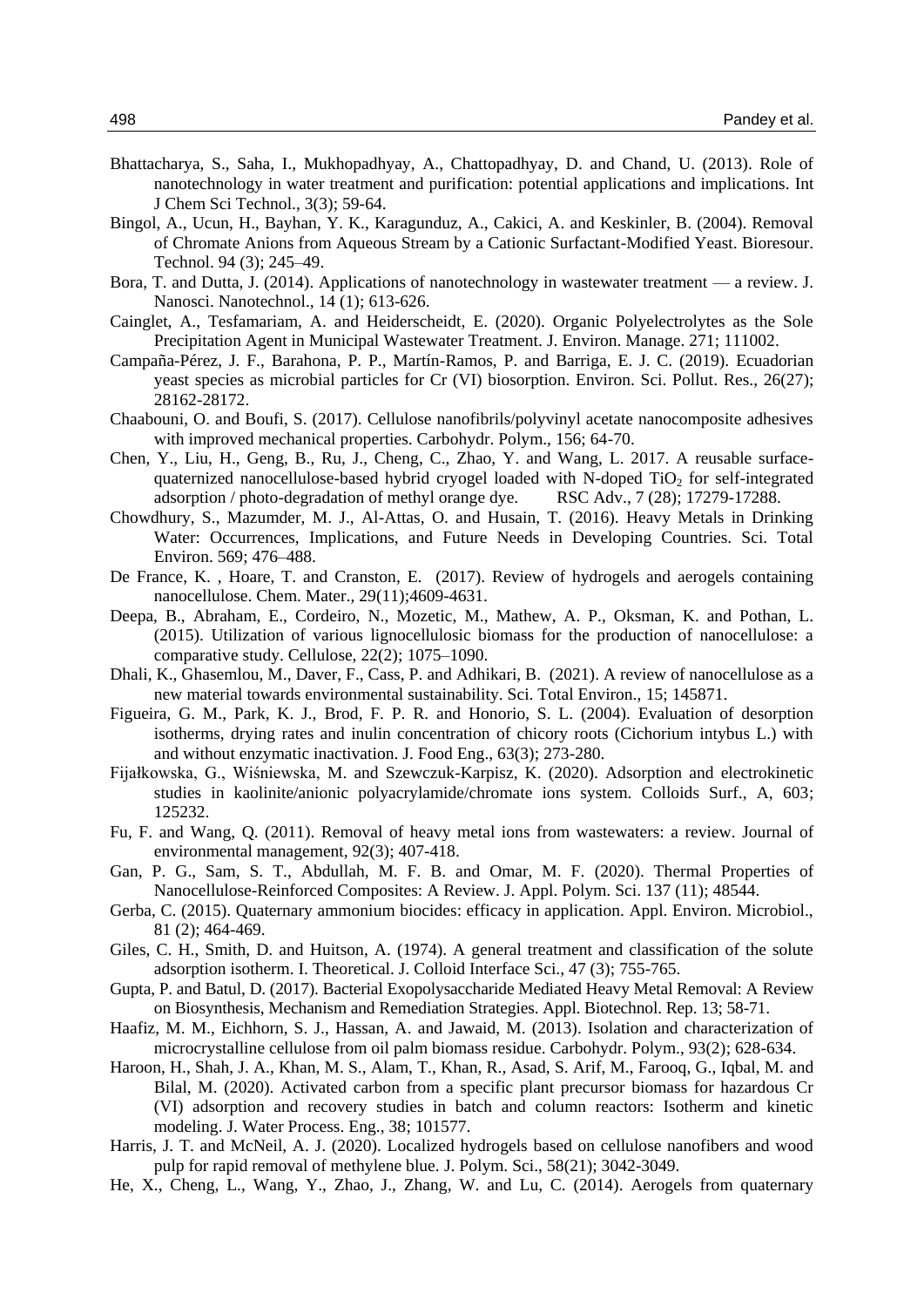ammonium-functionalized cellulose nanofibers for rapid removal of Cr (VI) from toilet. Carbohydr. Polym., 111; 683-687.

- <span id="page-10-4"></span>Huang, Y., Zeng, Q., Hu, L., Xiong, D., Zhong, H. and He, Z. (2020). Column study of enhanced Cr (Ⅵ) removal and removal mechanisms by *Sporosarcina saromensis* W5 assisted bio-permeable reactive barrier. J. Hazard. Mater., 405; 24115.
- <span id="page-10-11"></span>Jain, P., Varshney, S., Srivastava, S. (2017). Site-specific functionalization for chemical speciation of Cr (III) and Cr (VI) using polyaniline impregnated nanocellulose composite: equilibrium, kinetic, and thermodynamic modeling. Appl. Water Sci., 7(4); 1827-1839.
- <span id="page-10-8"></span>Jiang, W., Cai, Q., Xu, W., Yang, M., Cai, Y., Dionysiou, D., O'Shea, K. (2014). Cr (VI) Adsorption and Reduction by Humic Acid Coated on Magnetite. Environ. Sci. Technol., 48 (14); 8078–8085.
- <span id="page-10-12"></span>Kalidhasan, S., Gupta, P. A., Cholleti, V. R., Kumar, A. S. K., Rajesh, V. and Rajesh, N. (2012). Microwave assisted solvent free green preparation and physicochemical characterization of surfactant-anchored cellulose and its relevance toward the effective adsorption of chromium. J. Colloid Interface Sci., 372 (1); 88-98.
- <span id="page-10-0"></span>Kardam, A., Raj, K. R., Srivastava, S. and Srivastava, M. M. (2014). Nanocellulose Fibers for Biosorption of Cadmium, Nickel, and Lead Ions from Aqueous Solution. Clean Technol. Environ. Policy 16 (2); 385–93.
- <span id="page-10-9"></span>Karthikeyan, T., Rajgopal, S., Miranda, L. (2005). Chromium (VI) adsorption from aqueous solution by Hevea Brasilinesis sawdust activated carbon. J. Hazard. Mater., 124 (1-3); 192-199.
- <span id="page-10-2"></span>Klemm, D., Cranston, E. D., Fischer, D., Gama, M., Kedzior, S. A., Kralisch, D., Rauchfuss, F. (2018). Nanocellulose as a natural source for groundbreaking applications in materials science: Today's state. Mater. Today, 21(7); 720-748.
- <span id="page-10-6"></span>Kumar, V., Sharma, A., Kumar, R., Bhardwaj, R., Kumar Thukral, A. and Rodrigo-Comino, J. (2020). Assessment of heavy-metal pollution in three different Indian water bodies by combination of multivariate analysis and water pollution indices. HERA, 26(1), 1-16.
- Krishnamoorthy, K. (Ed.). (2021). Novel Nanomaterials: Energy storage and harvesting applications of nanomaterials.
- Lee, S. and Lee, D. K. (2018). What is the proper way to apply the multiple comparison test?. Korean J. Anesthesiol., 71 (5); 353.
- Leupin, O. X., Hug, S. J. and Badruzzaman, A. B. M. (2005). Arsenic Removal from Bangladesh Tube Well Water with Filter Columns Containing Zerovalent Iron Filings and Sand. Environ. Sci. Technol., 39(20); 8032–8037.
- <span id="page-10-1"></span>Li, M., Liu, X., Liu, N., Guo, Z., Singh, PK, & Fu, S. (2018). Effect of surface wettability on the antibacterial activity of nanocellulose-based material with quaternary ammonium groups. Colloids Surf., A, 554; 122-128.
- Li, Y., Li, G., Zou, Y., Zhou, Q. and Lian, X. (2013). Preparation and characterization of cellulose nanofibers from partly mercerized cotton by mixed acid hydrolysis. Cellulose, 21(1); 301–309.
- Li, Z., Bowman, R. 1998. Sorption of perchlorethylene by surfactant-modified zeolite as controlled by surfactant loading. Environ. Sci. Technol., 32 (15); 2278-2282.
- <span id="page-10-10"></span>Lombardo, S. and Thielemans, W. (2019). Thermodynamics of Adsorption on Nanocellulose Surfaces. Cellulose 26 (1); 249–79.
- Meier, Hans. 1958. On the Structure of Cell Walls and Cell Wall Mannans from Ivory Nuts and from Dates. BBA, 28; 229–40.
- <span id="page-10-3"></span>Menon, M. P., Selvakumar, R. and Ramakrishna, S. (2017). Extraction and modification of cellulose nanofibers derived from biomass for environmental application. RSC Adv., 7(68); 42750-42773.
- <span id="page-10-7"></span>Mitiku, A. A. (2020). A review on water pollution: causes, effects and treatment methods. Int. J. Pharm. Sci. Rev. Res., 60(2); 94-101.
- <span id="page-10-13"></span>Mobarak, M., Mohamed, E. A., Selim, A. Q., Sellaoui, L., Lamine, A. B., Erto, A. and Seliem, M. K. (2019). Surfactant–modified serpentine for fluoride and Cr (VI) adsorption in single and binary systems: Experimental studies and theoretical modeling. Chem. Eng. J., 369; 333-343.
- <span id="page-10-5"></span>Mohamad, S., Mohd Yusof, N. H. and Asman, S. (2013). Effect of Bifunctional Isocyanate Linker on Adsorption of Chromium (VI) Diphenylcarbazide Complex onto b-Cyclodextrin." Chem. Asian J. 25 (4); 2213–20.